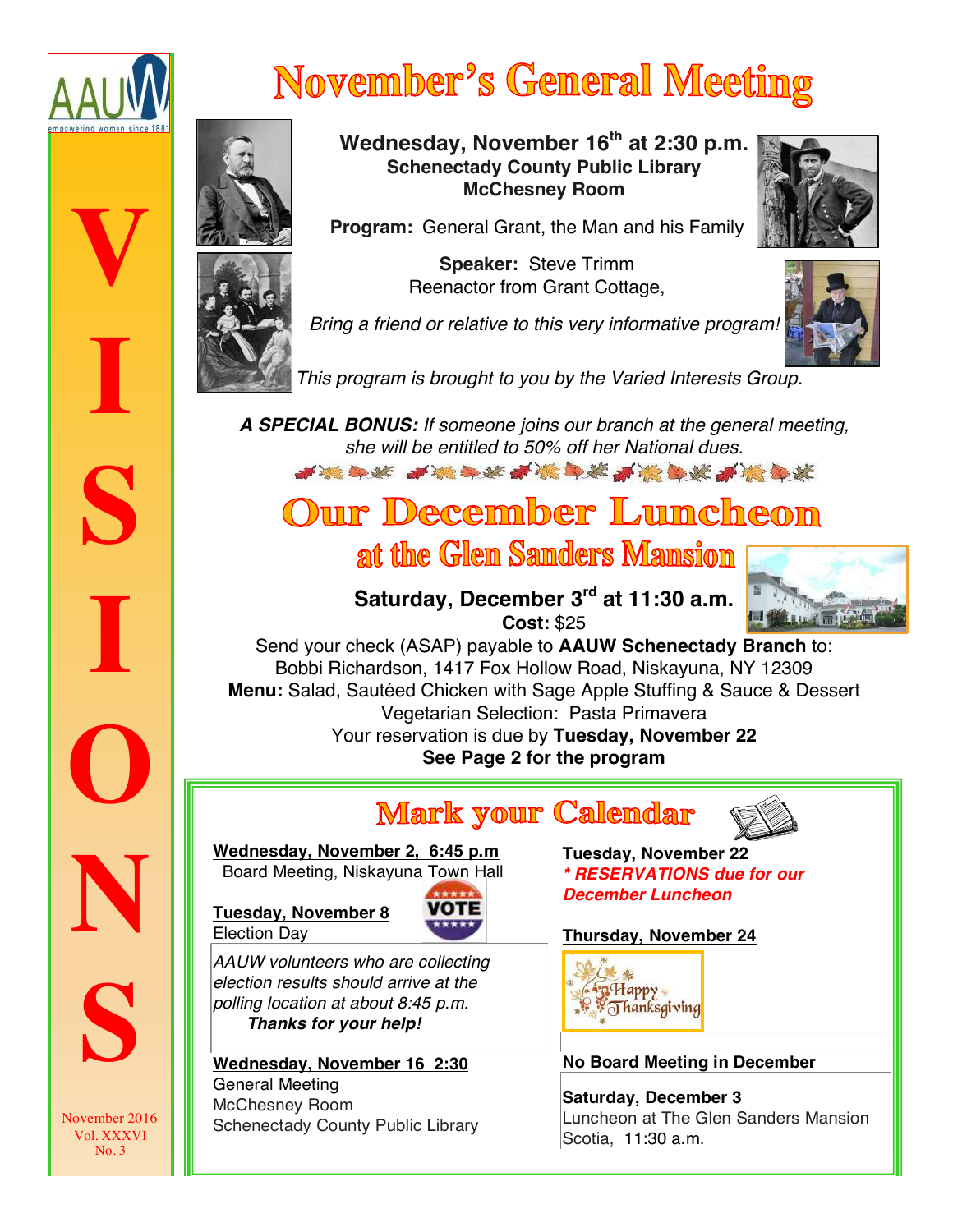### **President's Message**

Just when it seemed that women were making progress, we're mired in a national discourse which includes a focus on physical attributes. How did this happen? We've reverted to a blatantly coarse and sexist period; looks shouldn't matter, content of mind and heart should! It is no accident that this is occurring at the time we have a woman as a presidential candidate of a major political party!

So our task is to continue working toward equity, working toward equal education and employment opportunities, to continue providing opportunities and leadership training for young women. And we need to be vocal in holding ourselves and our elected officials to a high standard in which we concentrate on what really matters.

We are a uniquely qualified group of women well educated, articulate, focused. Most of us acquired our college degrees at a time when many women aspired to be wives and mothers. Most of us can remember sexist slights; remarks which made us uncomfortable, jokes which included sexual innuendo. Perhaps some of us can even remember more overt sexual harassment.

I can, and I am so grateful those days are over - or are they? *~ Eleanor Aronstein*

### *DECEMBER Luncheon (continued)*

Join us to hear *Phyllis Budka* "Is Anyone Here"

Phyllis, a member of our Branch, will speak of her experiences with sexual discrimination as a small business owner. She is a graduate of the University of Rochester with a major in Russian and Union College with a degree in Mechanical Engineering.

Phyllis was the recipient of an AAUW National Scholarship, targeted to women who were changing careers. She won her scholarship on the basis of her essay "Is Anybody Here".

### **Membership**

As the presidential debates continue, we are reminded of the importance of each person's vote in the upcoming national election. On the local level each of our voices counts as well as we remember AAUW's mission of advancing equality for women and girls through advocacy, education, philanthropy and research. Remember that as a group our collective voice is strong and persuasive.

This month we welcome *Marsha Steiner*. We look forward to meeting her at one of our general meetings or at one of our interest groups.

All the students who attended AAUW's Elect Her Training at SUNY Albany last winter are now AAUW student affiliates. They will receive the quarterly *Campus Connections* newsletter to update them on leadership applications, AAUW research, and professional development opportunities. They also will receive access to *Outlook*, our award-winning magazine that explores issues related to women in education and the workplace, including

Title IX, sexual harassment, and work-life balance.

Please note that anyone who becomes a member during one of our general meetings will receive 50% on their National dues as part of AAUW's Shape the Future Campaign.

Welcome all to another great AAUW year! *~ Jackie Mendini and Shellie van der Zee*

### **Welcome to AAUW Schenectady Branch!**

#### *Marsha Steiner*

4 Seneca Road, Niskayuna, 12309 819-8441 mmsteiner1@gmail.com

Please add Marsha's info. in your directory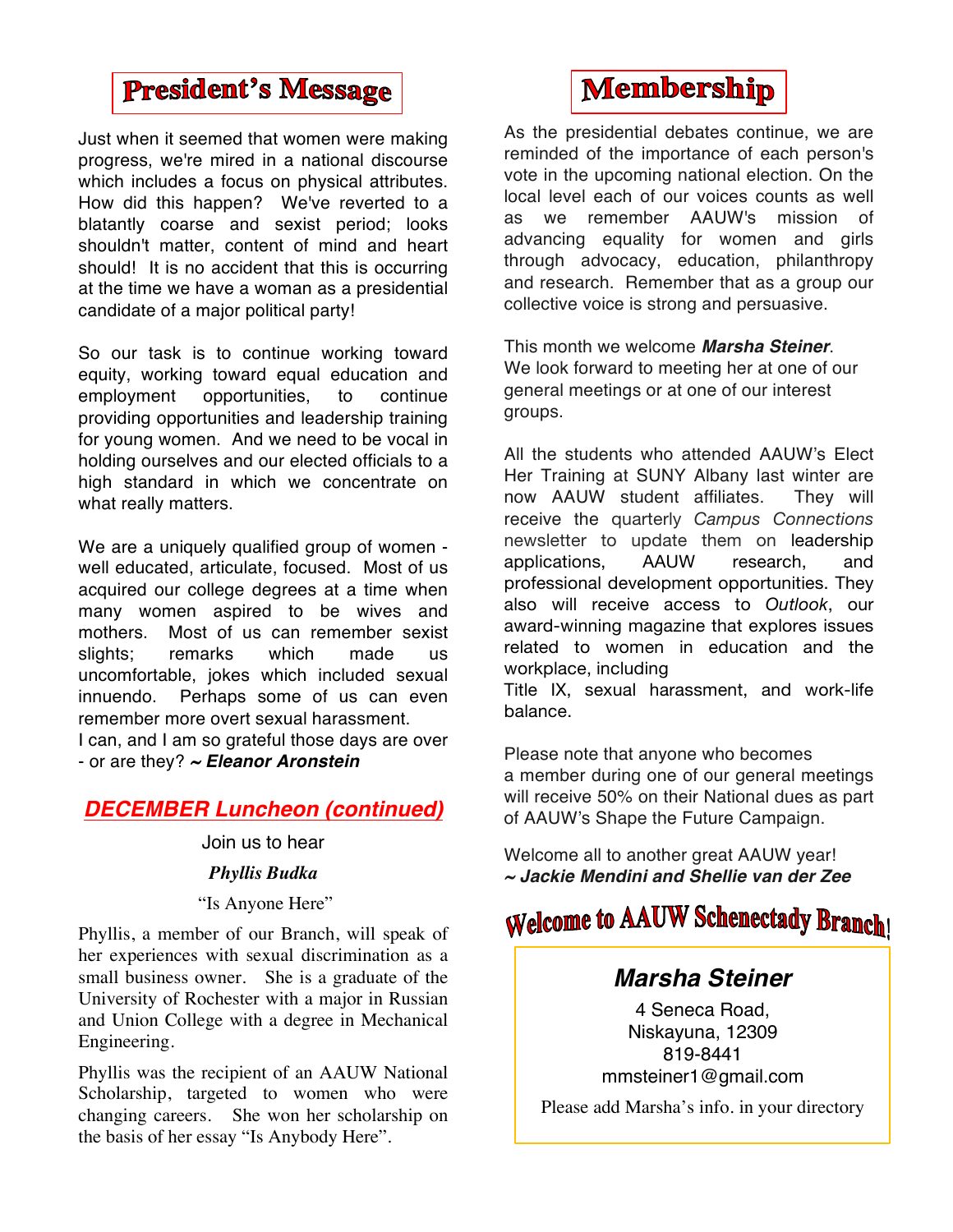# **Remember to Vote!**

Voting is one of our most important rights as citizens of this great country. Too many individuals take this right for granted and they do not vote. Since 2000, thirty four states have imposed voting restrictions limiting people's access to the voting polls. There are several ways to accomplish this such as limiting mail in ballots, setting registration deadlines, eliminating same day registration, stopping voter registration drives etc. Voter fraud is used as the main reason to implement these restrictions. Most reasonable individuals agree that only legal citizens should be allowed to vote. However, these restrictions are prohibiting legitimate voters from casting their ballot.

According to AAUW, "excessive voter purging is just one example of how the most fundamental right of our democracy is under attack. These types of practices, combined with a slew of new state laws, threaten to make it harder, if not impossible, for millon of Americans to exercise their basic right to cast a ballot in the November election".

Voting is important because too many of our men and women have fought and even died to protect the democratic principles of this country. Let us not forget the suffragettes who also fought to give women the right to vote. On election day, please remember to vote for the candidate of your choice. This is also a right for all us to vote for whom we want to get elected. ~ *Linda Rizzo*

*AAUW in the Statehouse* e-bulletin provides updates on state policy from across the country, tips and resources for more effective advocacy, and insider information from the AAUW Public Policy and Government Relations Department about good and bad bills in the states. To sign up go to this website - http://www.aauw.org/resource/aauw-in-thestatehouse/





# Did You Know..

Selected parts from some of the stories on the AAUW website: http://www.aauw.org/2016/03/21/womenpresidential-candidates.

It's no secret that in the United States, women face barriers to leadership — especially in the political realm. Women represent only 19 percent of Congress, 24 percent of state legislatures, and 12 percent of governors.



#### **Run like a Girl: Women Presidential Candidates throughout History**

In 1872, **Victoria Woodhull** became the first woman to run for president. She ran with the Equal Rights Party,

and her running mate was Frederick Douglass. A controversial figure at the time, she supported issues we take for granted today like an eighthour workday and many social welfare programs.

In 1940, comedian **Gracie Allen** (of the comedy duo Burns and Allen) ran for president on the "Surprise Party" ticket as a publicity stunt. She used her zany style of humor to make fun of the political process.





In 1964, **Margaret Chase Smith** became the first woman to be placed in nomination for the presidency at a major party's convention but was

unsuccessful in getting the Republican nomination. She was the first woman elected to both the House and the Senate, However, she was not encouraged by the party establishment…. One of the reasons she was told not to run: "It is contended that as a woman, I would not have the physical stamina and strength to run. And that I should not take that much out of me for what might even conceivably be a good cause, even if a losing cause."

**"**Unbought and Unbossed**"** was the slogan for **Shirley Chisholm**'s run for the presidency in 1972**.**  Black women have long been an integral yet unsung part of the



political process. Chisholm was a pioneer as the first African American woman elected to Congress and the first woman of color and first major-party black candidate to run for president.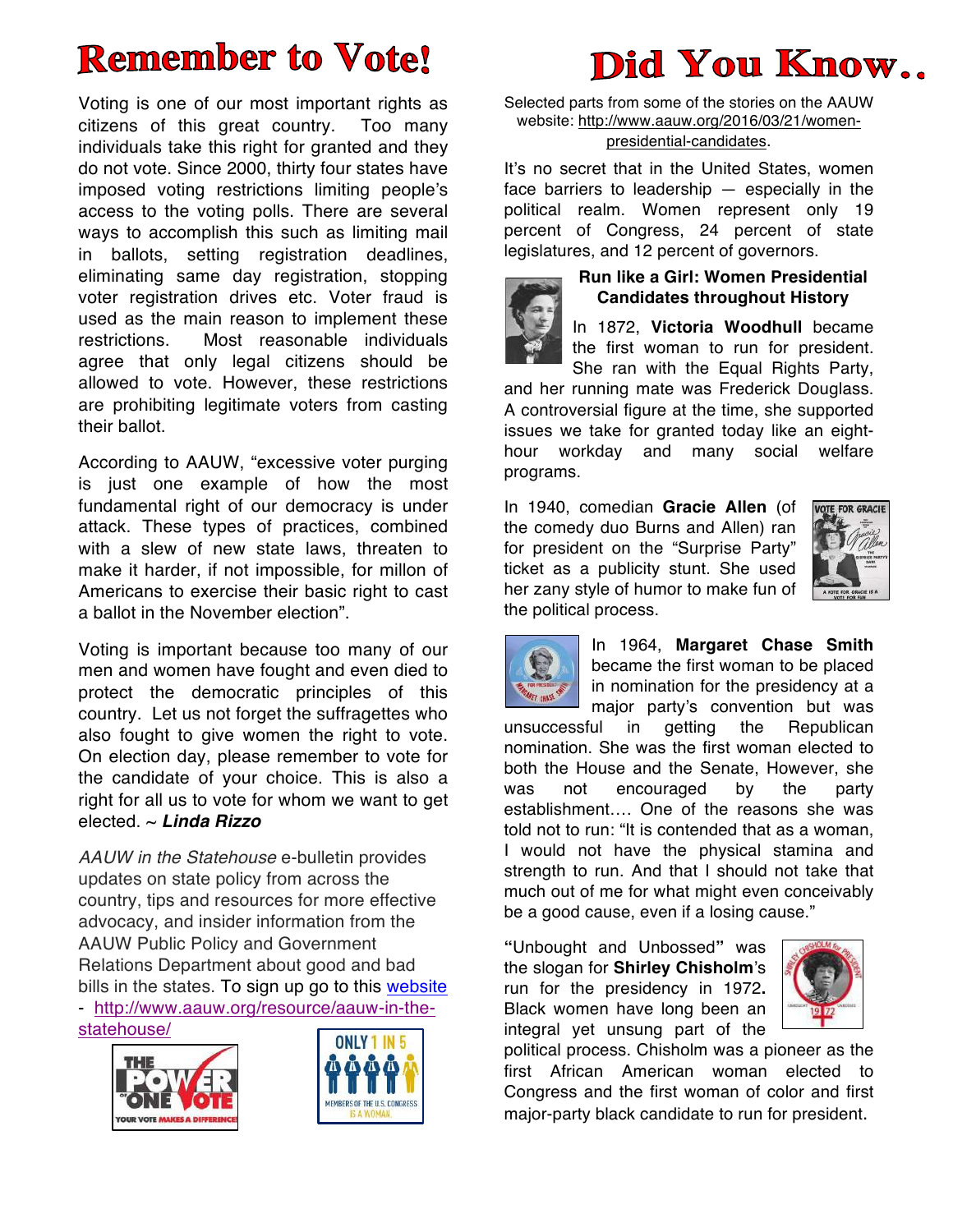## **AAUW-DISTRICT IV CONFERENCE**

On Saturday, October 15<sup>th</sup>, our Schenectady Branch put on a great district conference! AAUW members

from the Albany, Adirondack and Poughkeepsie branches joined with 17 of our members to have a day to hear speakers, enjoy a good lunch, participate in making bracelets. which will be donated to the women's shelter, and did a lot of socializing and networking.

Our first speaker was Angelica (Ang) Morris, Executive Director of Schenectady County Human Commission. She gave us a new definition of AAUW – "Amazing Awesome United Women!" Ms Morris's topic was "The Sound of a Woman with Dreams and Visions: Women in the Workplace, Looking Beyond Where They are Right Now." She does her job with a small budget through networking and cooperation. Her mantra is "People who come together and work together can



- Does no good to complain.
- We are what we are not what we do (our job)
- Do not compromise your principals.
- Leadership begins with maturity
- Be strong, be kind, be gentle
- Do the best with what you have  $-$  do the best of your ability
- Seize any opportunity you have
- The past is the past, let it go
- Open heart, open mind can change your life
- Take good advice when you get it



Our next speaker, Maxine Getty, a re-enactor who portrayed Mary A. R. Livermore, told us about her life as an abolitionist, teacher, nurse, suffragette and writer.

 Julia Alvord and Anna Agens, our 2015 & 2016 respectively NCCWSL scholarship recipients from SUNY Albany, spoke about their experiences and impact of the National

Conference for College Women Student Leaders (NCCWSL) in Washington as well as "AAUW's Elect Her Training" on the Albany Campus. They also expressed their appreciation to our branch for giving them the opportunity to take part in these very worthwhile experiences.

The conference ended with a community service project. Participants learned to make bracelets and made one for themselves and one for a woman at our local woman's shelter.

~ *Margaret Nijhuis*, Poughkeepsie Branch and *Robin Eddy*

# **Supporting Girls and STEM**

For many years, over 900 elementary school students filed into the Schenectady High School auditorium to see

professional actors from a NYC production company putting on quality musical productions based on children's literature. However, since the high school redid their stage and sound system, we were unable to use the H.S. auditorium for our children's plays. We still had grant money from the Schenectady Foundation and Stewarts and we finally found two top-notch educational programs to put that money towards. We will be donating some of the money into the Challenger Learning Center fund at miSci that that will enable 192 females from all three Schenectady Middle Schools to participate in a \***Rendezvous with a Comet**\* simulation sometime in the 2016-2017 school year. To accommodate so many girls, there will be 5-6 missions. The money from our branch will go toward one of these missions. MiSci got another grant to cover the other missions.



Congratulations Julia Alvord! Our Schenectady Branch 2015 National Conference for College Women Student Leaders (NCCWSL) scholarship

recipient, Julia Alford, was chosen to be one of 10 female members from applicants around the country to be on **AAUW's National Student Advisor Council** (SAC). As a member of this council, Julia will serve as an AAUW ambassador on campus, advise AAUW staff, and lead gender equality projects on her SUNY Albany campus. SAC members also play a critical role in planning AAUW's annual NCCWS.

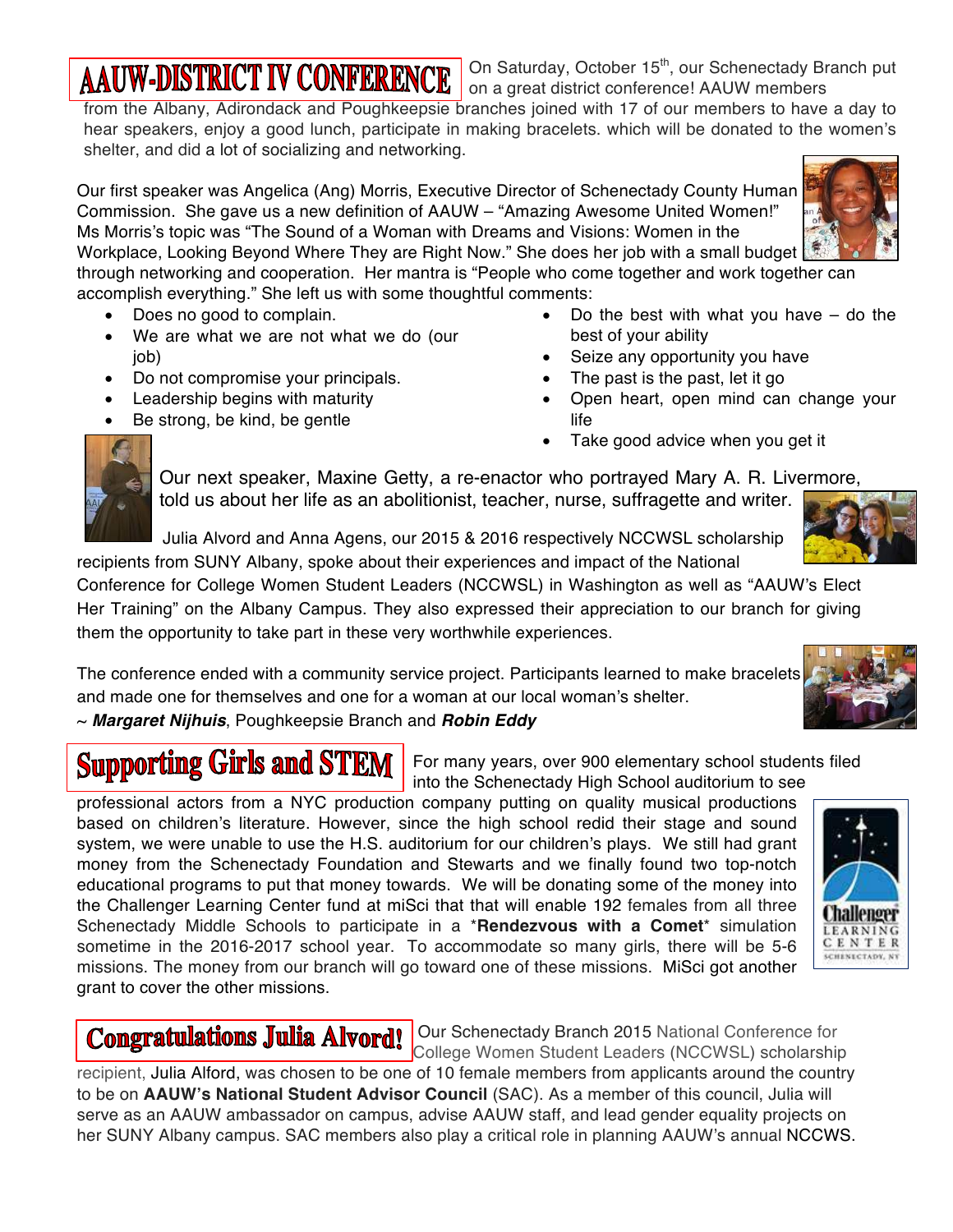

 *Study and Interest Group Meetings for November, 2016*

*If you're interested in attending a meeting, contact the leader.*

#### **Book Chat**

Leader: Ellie Rowland (250-4302) Tuesday, November 15, 7:30 p.m. Book: Tracy Kidder books Hostess: Shellie van der Zee Location: 35 Warwick Way All Are Welcome

#### **Book Exchange 1**

Leader: Marguerite Pileggi (280-5623) No regular meetings

#### **Book Exchange 2**

Leader: Ellie Rowland (250-4302) No regular meetings

#### **Couples Gourmet**

Leaders: Faith Weldon (393-0048) Pat Terry (372-8431)

**November 11, 2016, 7 p.m.** Theme: Hostess Favorites Co-Hostesses: Blanche Payne Betty Rose

#### **Diverse Topics**

Leaders: Barbara Aldi (372-4802) Gerri Pinkerton (346-4560) **November 17, 2016, 1:30 p.m.** Program: Four Weeks in Costa Rica Presenter: Jean Wildgrube Location: Phyllis Bornt Branch Library 948 State Street, Schenectady

#### **Modern Literature**

Leaders: Joan Bergin (399-1861) Mary DeLory(393-6811) **November 14, 2016 7:00 p.m.** Book: The Immortal Irishman By Tim Egan Reviewer: Carol Reynolds Hostess: Dottie Potochnik Location: 5000 Philomena Blvd. #229, Schdy Co-hostess: Susie Leon

#### **Mah Jongg**

Leader: Dottie Potchnik **November 14, 2016, 1:30 p.m.** Hostess: Gail Puckette Location: 28 Via Maria Drive

**November 28, 2016, 1:30 p.m.** Hostess: Ellen Auerbach Location: 848 Beech Drive

#### **Quilting**

Leader: Marguerite Pileggi (280-5623) **November 15, 2016,**  Program: Field Trip TBA

#### **Science Topics**

Leader: Nancy Walden (280-8065) **November 7, 2016** Hostess: Emily Hart Location: 2159 Rankin Road Program: Zika Virus Presenter: Sue Wright

#### **Varied Interests**

Leaders: Reba Mehan (374-7886) Carol Reynolds (377-3856) **November 16, 2016, 2:30 General Meeting** Presenter: Steve Trimm Program: Ulysses S. Grant and his Family Location: Schenectady County Library Mc Chesney Room

### *DIRECTORY UPDATES*

451 Rudy Chase Drive 27 Brittany Oaks Glenville, NY 12302 Home: 518-930-2843

**Pat Buczkowsi** Faith Weldon Apt. 207 Clifton Park 12065 Cell: 518-256-9701

  **Gail Karl**

Cell: 518-227-5799 **Jeannette Gerlaugh** has moved to Maine.